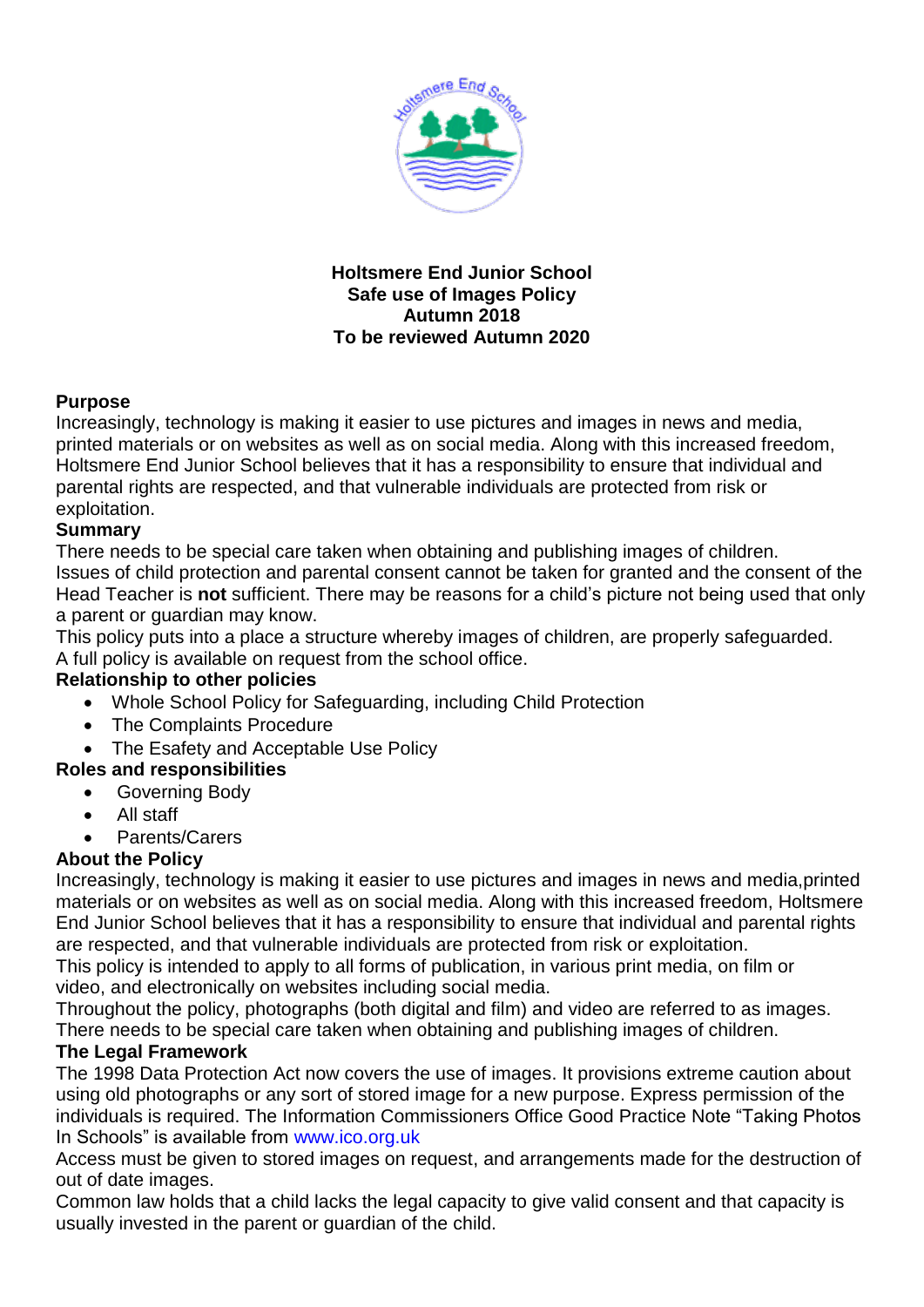For practical purposes, it should be regarded that a young person has the capacity to give consent at the age of 18 years.

To obtain consent for children in care, the school must contact Hertfordshire County Council, Children's Services.

# **Gaining Valid Consent – Adults**

A clear and full explanation of what the image will be used for must be given to the person before consent is given.

Where possible, a written explanation of the purpose and final use of the images should be provided with consent in writing requested.

In the event of little notice of images being taken (e.g. media arriving at short notice to cover an event), it must be ensured that those being photographed / filmed know that this is for use in news coverage. This gives them the opportunity to withdraw if they wish to do so.

# **Gaining Valid Consent – Children and anyone under 18**

Written consent must always be sought from a parent or guardian before the images of children and young people are published. That consent must be based upon a clear and full understanding of what the images will, and will not, be used for.

If there is disagreement between the parents of a pupil it should be taken that consent is not given.

Where there is no opportunity to give consent e.g. if the media want to film or photograph in school at very short notice, it should be demanded that shots be arranged which do not identify individual pupils.

Outside agencies that ask the school to distribute their own permission forms will have their list of uses for images reviewed prior to any forms being given to parents. Any that are deemed to be too extensive will not be distributed and photographs by them will therefore not be permitted.

## **Photography or Filming by Parents**

It is natural for parents to want to record their children's time at school, especially when they take part in activities such as sports, concerts or other types of shows. Some issues can arise however, e.g.

- Disturbance to other members of the audience
- Distraction to those taking part
- Parental objection
- Child protection concerns.
- Children's images being distributed on social media without consent

The decision whether or not to allow photography or recording, rests with the Head Teacher in consultation with the Governors. Before the start of a event, the head teacher or other suitable person shall communicate to the audience whether it is or isn't permitted to take photographs. They will also state that no images should be shared online, including on social media. In order that all parents are apprised of the fact that the school usually raises no objection to images being taken by parents during school perfomances, and have an opportunity to object, this will be included within a newsletter at the beginning of each year and within the school

prospectus / profile.

If an objection is raised and the decision not to allow recording of images is made, the school will consider ways in which the difficulties this causes can be overcome, e.g.

- Explanation of the reasons for the decision
- Organisation of professional photography (after parents are given the usual opportunity to object)

 Opportunity to record a dress rehearsal when an objector would be able to withdraw their child.

# **Photography or Filming by young Persons**

Increasingly, children and young people are in possession of their own devices that are able to record film or take still images. It is natural for children to want to take images or film at school events but the responsibility for the use of such images must lie with the parents of the children in possession of them. The conditions governing these are above (Photography or Filming by